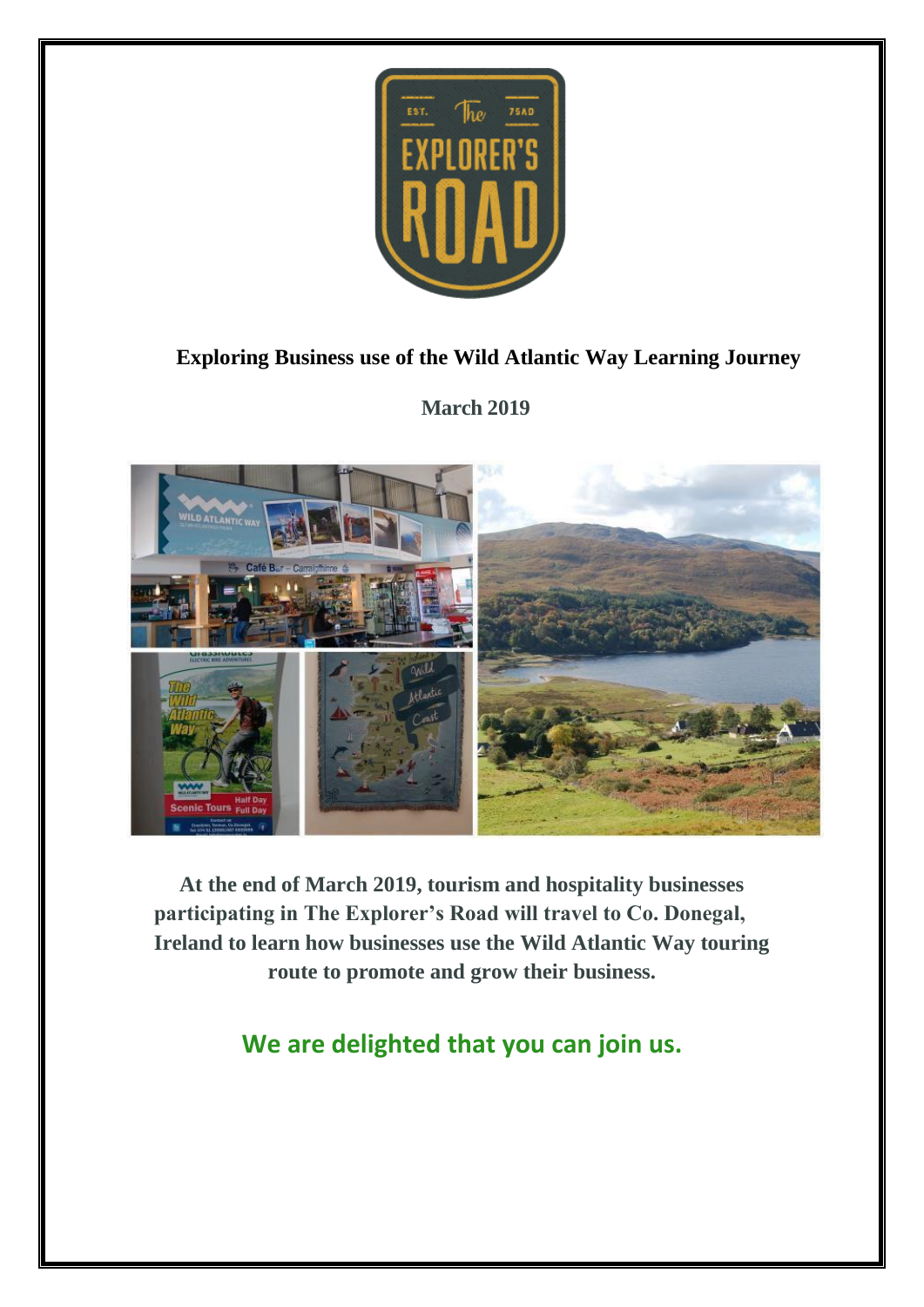**All flights, accommodation, food and entry fees for the learning visit are covered as part of your Explorer's Road development package. Karen Donnelly, a member of the Explorer's Road team will be with the group in Donegal.**

# **Exploring the Wild Atlantic Way Visit Information**

| <b>Flights as already confirmed with each individual:</b> |
|-----------------------------------------------------------|
|-----------------------------------------------------------|

**You will be met in the Arrivals Hall by Karen Donnelly, with a sign showing The Explorer's Road logo.**

| $07.30 - 08.25$ |
|-----------------|
| $20.55 - 21.45$ |
|                 |
| $07.15 - 08.30$ |
| $21.00 - 22.10$ |
|                 |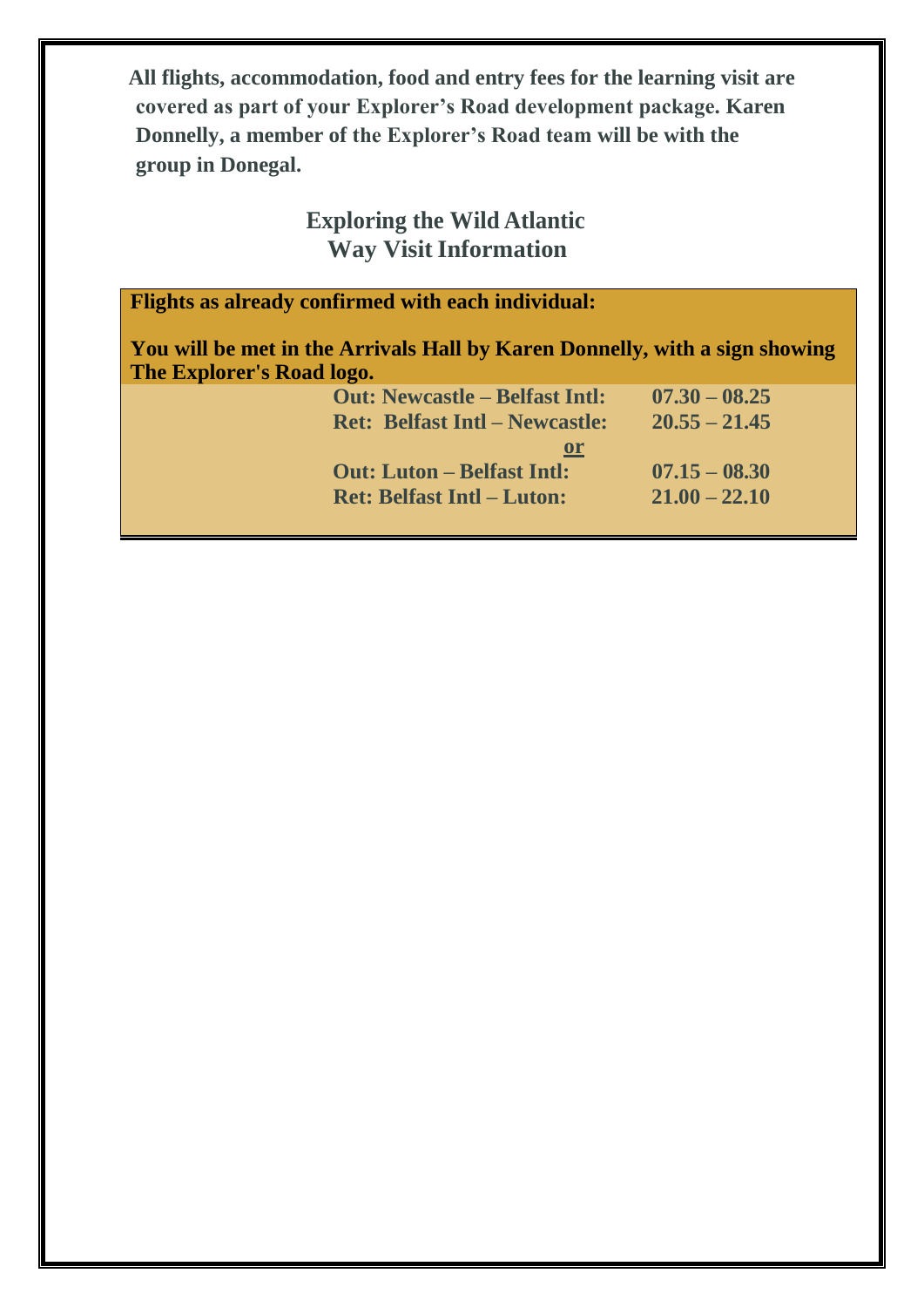## **DAILY PROGRAMME**

#### **Day 1**

- **Meet at Belfast City Airport and transfer to Letterkenny.**
- **Visit to Kinnegar Brewery. <https://kinnegarbrewing.ie/>**
- **Lunch and Visit to Rathmullan House. <https://www.rathmullanhouse.com/>**
- **Travel to Dillons Hotel, Letterkenny. <https://www.dillons-hotel.ie/index.html>**
- **Networking event**
	- o **Dillons Hotel - Wild Atlantic Way Presentation**
- **Wild Atlantic Way Dinner – The Lemon Tree Restaurant <http://www.thelemontreerestaurant.com/>**

**Overnight accommodation – Dillons Hotel.**

#### **Day 2:**

- **Breakfast and check out of Dillons Hotel.**
- **Visit and presentation at Glenveagh National Park & Castle <https://www.glenveaghnationalpark.ie/>**
- **Visit and presentation at Dunfanaghy Workhouse Famine & Heritage Centre.**

**<http://www.dunfanaghy.info/places/The-Workhouse/78>**

- **Presentation and lunch at Arnold's Hotel. <http://www.arnoldshotel.com/>**
- **Visit and presentation at Wild Atlantic Camping <http://www.wildatlanticcamp.ie/bell-tents/>**
- **Visit and presentation at Narosa Surfing School. <http://narosalife.com/>**

**Transfer to Belfast City Airport for flight departures.**